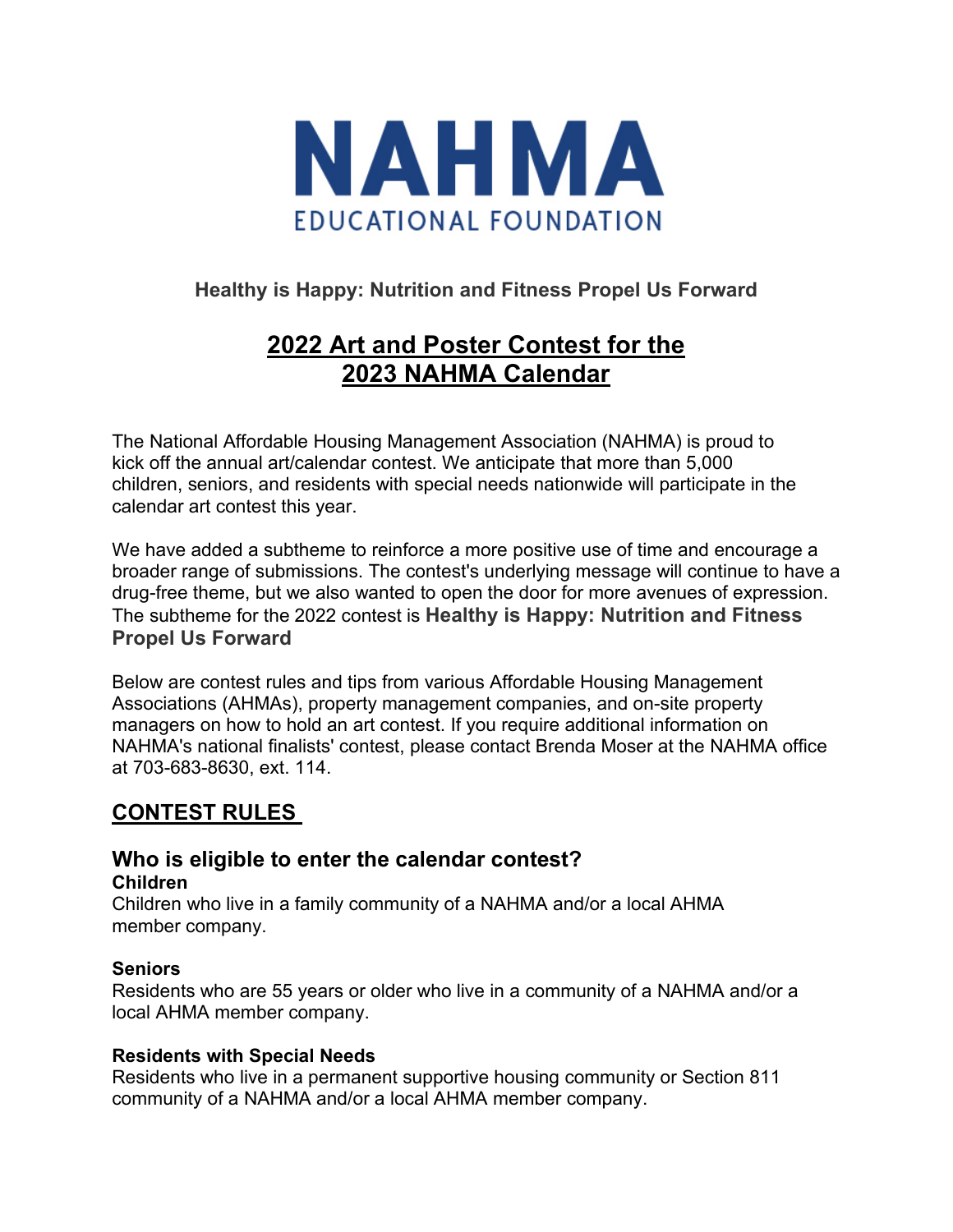## **How does the contest work?**

Local AHMAs will select up to three winning posters, photographs\*, websites\*, computer art\* or other media\*—such as tile, macramé, needlework, etc.—which must be submitted as a photograph, from each category (i.e., seniors, residents with special needs and each children's grade level). *\*See detailed descriptions for format and size in another section of the contest rules.* 

The five grade categories for children are based on the grade level the contestants have completed by June 2022:

- Kindergarten-first grade
- Second-third grade
- Fourth-sixth grade
- Seventh-ninth grade
- 10th-12th grade

#### **While we encourage community activities to discuss the theme and contest rules, ENTRIES MUST BE CREATED BY THE INDIVIDUAL WITHOUT ASSISTANCE.**

All AHMA winning submissions are forwarded to NAHMA, where a distinguished panel of judges will select the 13 winning entries that will appear inside the pages of the 2023 calendar, including submissions from children, seniors, and residents with special needs. One exceptional entry will be selected as the grand prizewinner, which will appear on the cover. Only children are eligible to become the grand prizewinners.

All art submitted to NAHMA becomes the property of NAHMA and NAHMA has the right to use the art for publicity, publications, and advertisements.

## **How are the art submissions judged?**

Entries are judged on the artist's ability to create a submission with the **Healthy is Happy: Nutrition and Fitness Propel Us Forward** contest subtheme. The artwork **must be** original and cannot be a replica or reproduction of someone else's creation. Artwork that is **not original** will be disqualified.

Specifically, judges consider:

- Representation of the subtheme **Healthy is Happy: Nutrition and Fitness Propel Us Forward.**
- Originality of the submission.
- Quality: Is the art submission appealing to the eye?
- Overall Artistic Ability: Does the art submission show some degree of creativity and skill for its age group? Will the submission be able to be reproduced with reasonable quality and clarity?

## **What specifications must the artistic submission meet to enter?**

• Posters must be done on poster board (or heavy art paper) measuring 22 inches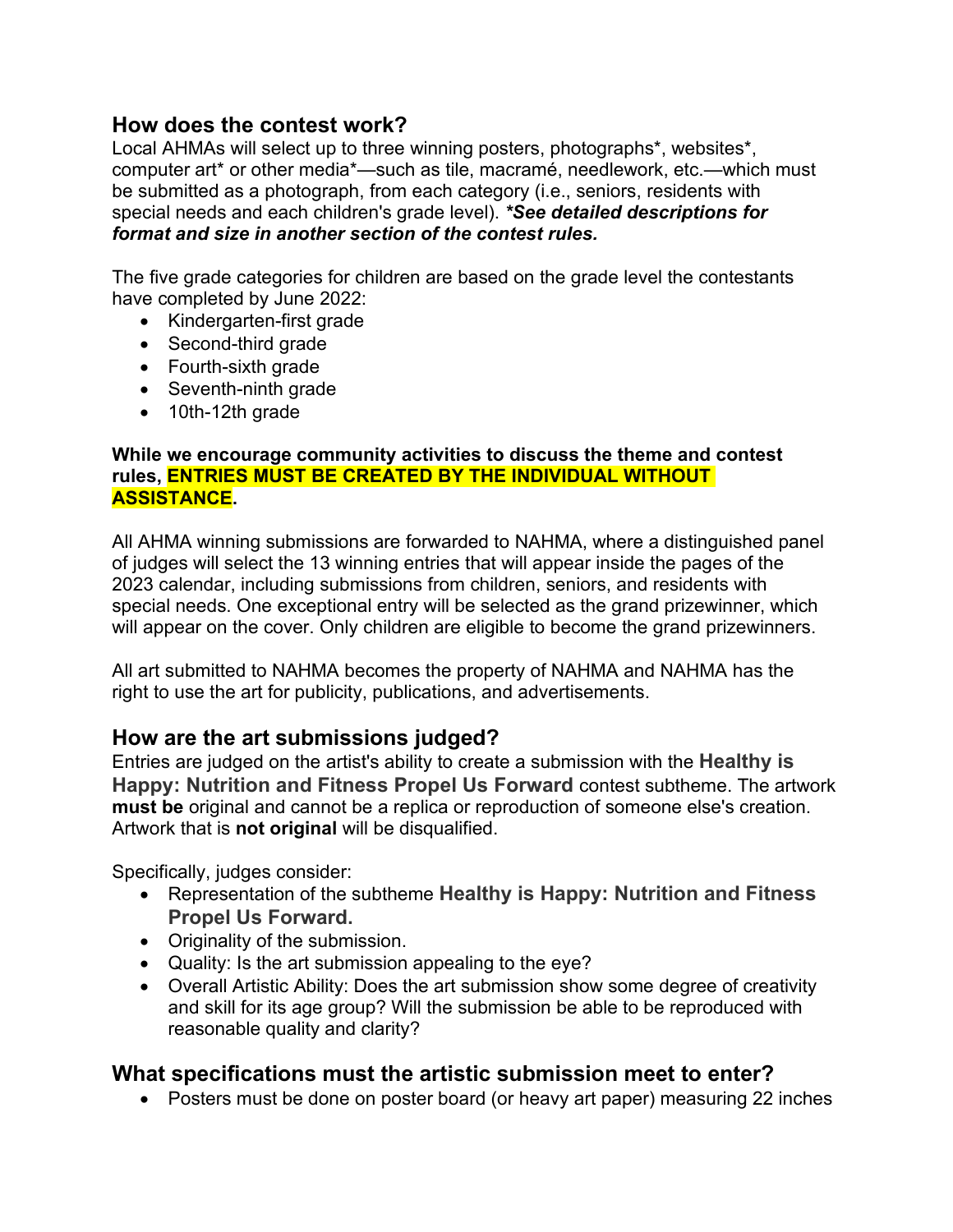x 28 inches.

- Any media may be used for the posters, including paints, crayons, color pencils, chalk, and collage, but contestants are advised to ensure that the media selected:
	- Results in a flat surface, and
	- Can be adequately protected against damage.
- The poster **must** be marked clearly with the official entry form **attached**.
- Photography can be in color or black and white and must measure at least 8 inches x 10 inches but not larger than 22 inches x 28 inches.
- Website design: webpages must be printed in color and measure 8.5 inches x 11 inches, and then mounted to poster board measuring 22 inches x 28 inches.
- Digital art must be printed and measure at least 8.5 inches x 11 inches but not larger than 22 inches x 28 inches.
- Other media such as tile, macramé, carving, quilting, needlework, etc., must be submitted as a photograph measuring at least 8 inches x 10 inches but not larger than 22 inches x 28 inches.

#### *Not allowed on any poster or other forms of art are trademarked cartoon characters, proper names of individuals, product brands, or the name of the development or AHMA. Submissions from an AHMA that have any of these items will be disqualified.*

The **official** form (see the end of this document) with the following information must be legible (i.e., printed or typed) and attached to each submission.

### **Children**

- Artist's name
- Age/Date of Birth
- Grade completed in June of 2022
- Grade level indicated (i.e., K-1, 2-3, 4-6, 7-9 or 10-12)
- Name of school
- Name of development where the child lives
- Child's address and phone number
- Name of the child's parent or guardian
- Name of resident manager/phone number/email address
- Name of the management company for development
- Name of AHMA

### **Seniors & Residents with Special Needs**

- Artist's name
- Full mailing address and phone number
- Name of resident manager/phone number/email address
- Name of the management company for development
- Name of AHMA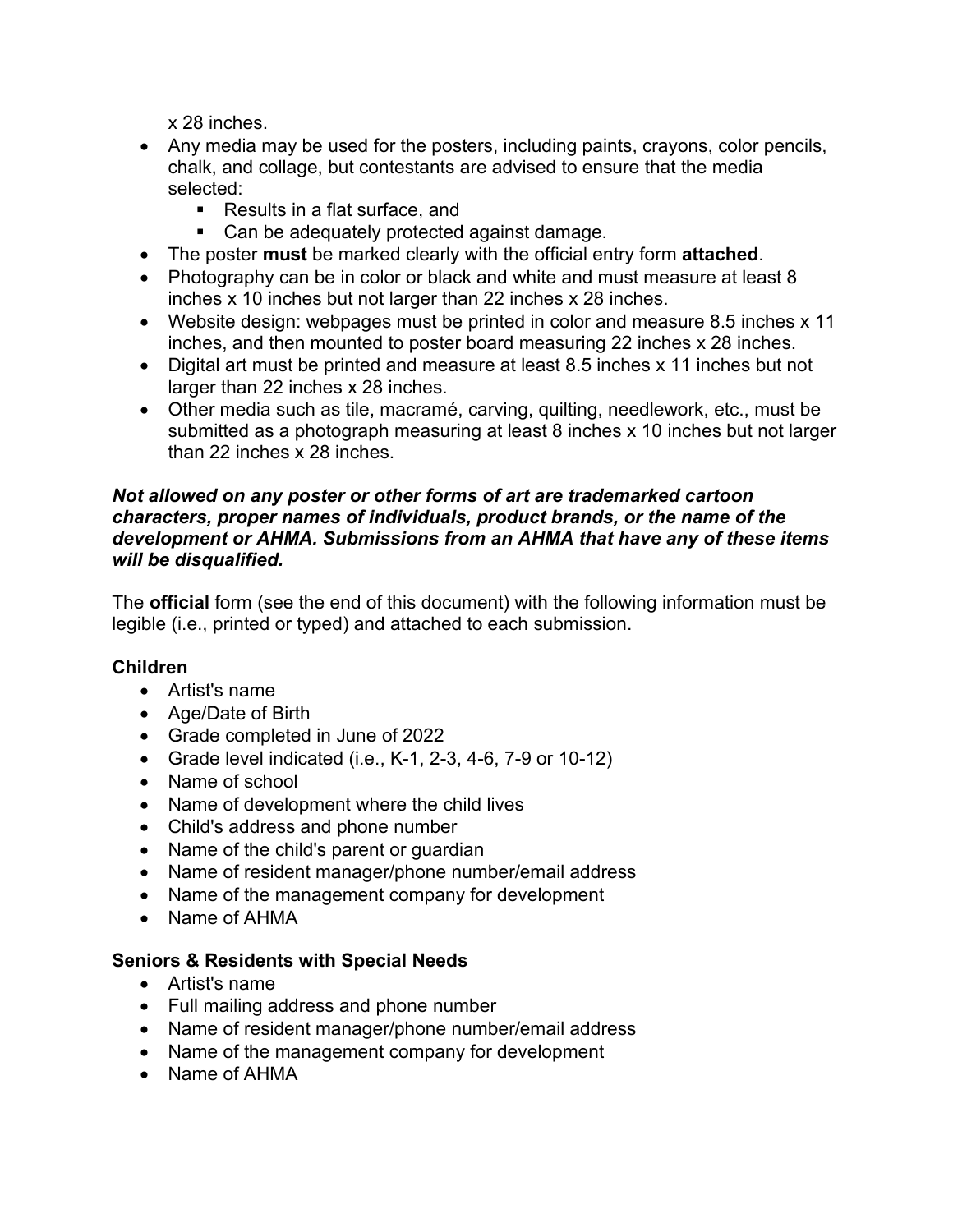- *Each entry MUST be marked and contain the above information.*
- *Incomplete submissions will be returned to the AHMA.*

## **When is the deadline?**

The deadline for AHMA entries to the national contest must be received by NAHMA no later than *Wednesday, June 1, 2022.* **Entries must first be sent to your local AHMA, which has an earlier deadline.** To learn when these deadlines are, please call your local AHMA.

## **Honorable Mentions**

Children, seniors, and residents with special needs in our communities from across the nation who participate in the annual art contests held by regional and state AHMAs are eligible to be selected as regional AHMA art contest Honorable Mentions. They will have their artwork featured nationally in a special section of the NAHMA 2023 Drug-Free Kids Calendar. These participants are in addition to those that will be selected as national winners.

### **What are the contest prizes?**

The winners of each local AHMA's contest receive various prizes from the AHMA.

All winners of the national contest receive educational scholarships in the form of a NAHMA Educational Foundation check. All national winners will appear in the 2023 calendar with a short artist bio and photo.

The national contest's grand prizewinner, whose art will appear on the cover of the calendar, receives an educational scholarship and a trip to Washington, D.C., where he or she will be honored at the **NAHMA Fall Meeting in late October 2023.** 

### **NAHMA Prizes**

- Grand Prizewinner: **\$2,500** check and a trip to Washington, D.C.
- National Winners: **\$1,000** check
- Honorable Mentions: **\$100** check

*There is a contest-specific entry form for Seniors & Residents with Special Needs and a separate entry form for Children. Please encourage the resident to fill out the correct form that applies to them.*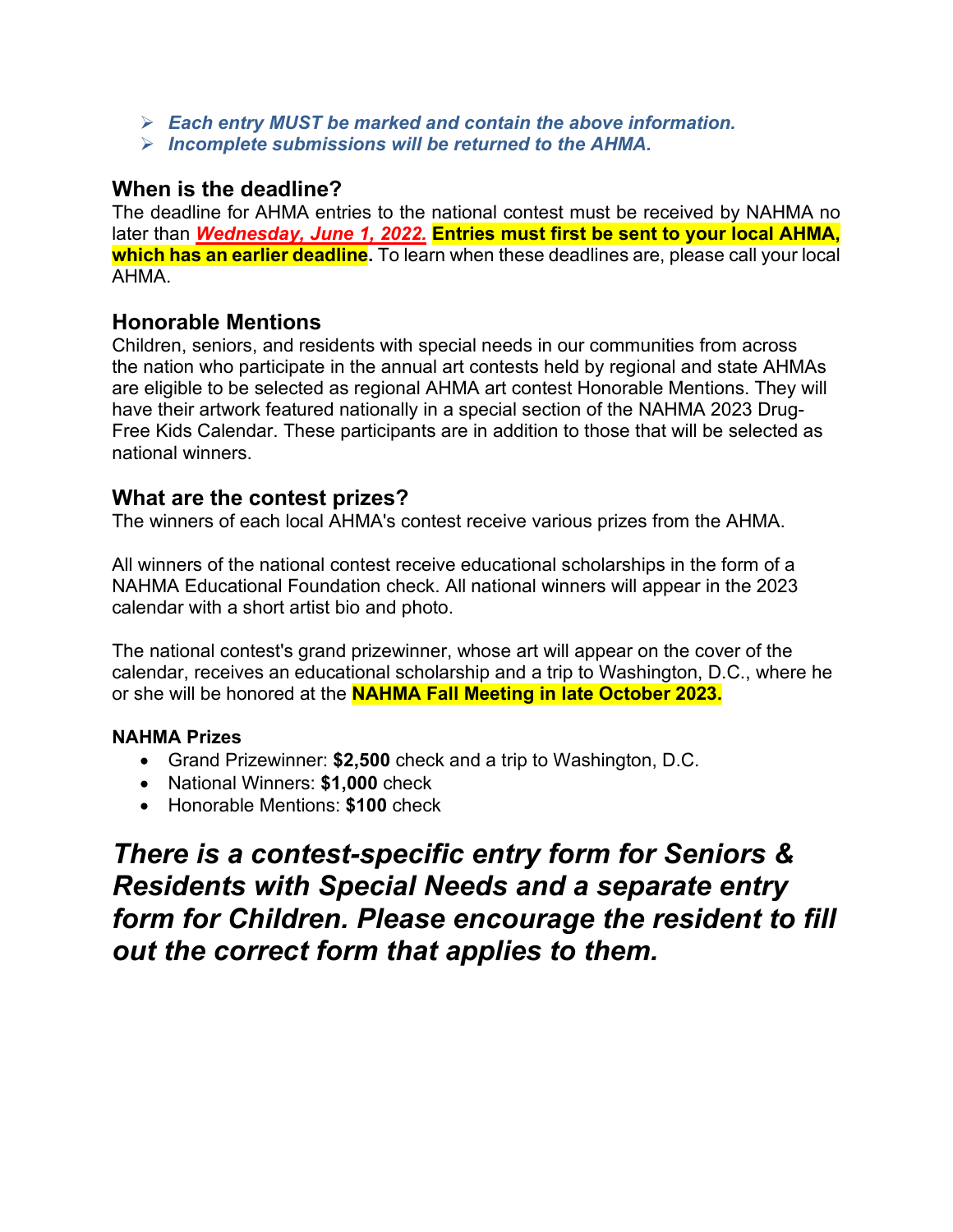

## **Healthy is Happy: Nutrition and Fitness Propel Us Forward**  (Child Entry Form; Please Print or Type)

# **2022 Art/Poster Contest Official Entry Form**

| First Name _________________________                                                                                 |  | Last Name _________________________ |  |  |  |  |
|----------------------------------------------------------------------------------------------------------------------|--|-------------------------------------|--|--|--|--|
| Age __________                                                                                                       |  |                                     |  |  |  |  |
| Grade Completed (in June of 2022) [19] [2012]                                                                        |  |                                     |  |  |  |  |
| Grade Level (circle one): K-1 2-3 4-6 7-9 10-12                                                                      |  |                                     |  |  |  |  |
|                                                                                                                      |  |                                     |  |  |  |  |
|                                                                                                                      |  |                                     |  |  |  |  |
|                                                                                                                      |  |                                     |  |  |  |  |
| <u> 1989 - Johann John Harry Harry Harry Harry Harry Harry Harry Harry Harry Harry Harry Harry Harry Harry Harry</u> |  |                                     |  |  |  |  |
|                                                                                                                      |  |                                     |  |  |  |  |
|                                                                                                                      |  |                                     |  |  |  |  |
|                                                                                                                      |  |                                     |  |  |  |  |
|                                                                                                                      |  |                                     |  |  |  |  |
|                                                                                                                      |  |                                     |  |  |  |  |
|                                                                                                                      |  |                                     |  |  |  |  |
|                                                                                                                      |  |                                     |  |  |  |  |
| Name of AHMA <u>contains and a series of AHMA</u>                                                                    |  |                                     |  |  |  |  |

# **Please Fill Out This Form in Its Entirety**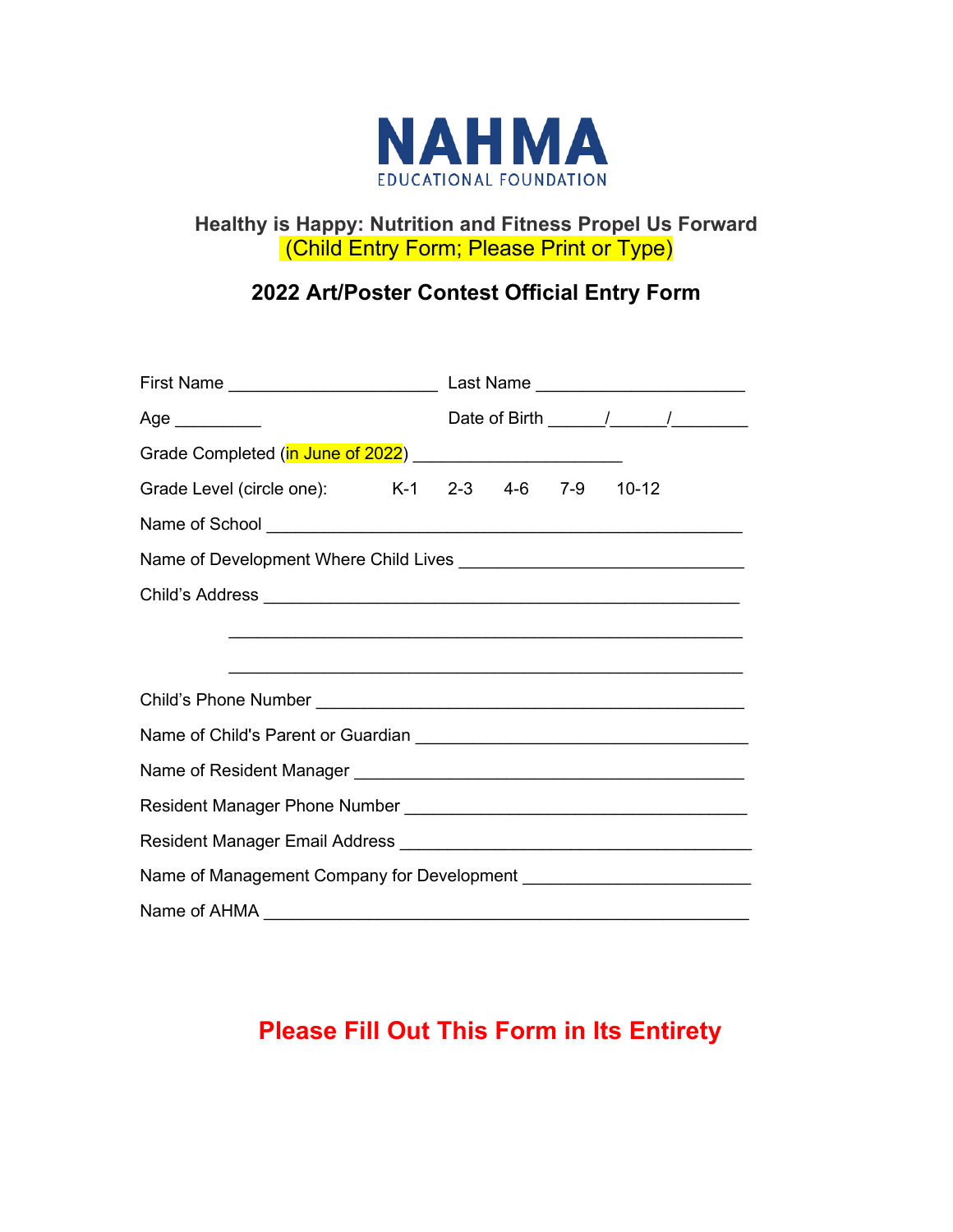

# **Healthy is Happy: Nutrition and Fitness Propel Us Forward**  (Seniors & Residents with Special Needs Entry Form; **Please Print or Type)**

# **2022 Art/Poster Contest Official Entry Form**

| Age $\_\_$                                                                                                           | Date of Birth $\frac{1}{\sqrt{1-\frac{1}{2}}}\frac{1}{\sqrt{1-\frac{1}{2}}}\frac{1}{\sqrt{1-\frac{1}{2}}}\frac{1}{\sqrt{1-\frac{1}{2}}}\frac{1}{\sqrt{1-\frac{1}{2}}}\frac{1}{\sqrt{1-\frac{1}{2}}}\frac{1}{\sqrt{1-\frac{1}{2}}}\frac{1}{\sqrt{1-\frac{1}{2}}}\frac{1}{\sqrt{1-\frac{1}{2}}}\frac{1}{\sqrt{1-\frac{1}{2}}}\frac{1}{\sqrt{1-\frac{1}{2}}}\frac{1}{\sqrt{1-\frac{1}{2}}}\frac{1}{\sqrt{1-\frac{1}{$ |  |  |
|----------------------------------------------------------------------------------------------------------------------|--------------------------------------------------------------------------------------------------------------------------------------------------------------------------------------------------------------------------------------------------------------------------------------------------------------------------------------------------------------------------------------------------------------------|--|--|
| Circle Which Applies to You (circle one): Seniors Special Needs                                                      |                                                                                                                                                                                                                                                                                                                                                                                                                    |  |  |
|                                                                                                                      |                                                                                                                                                                                                                                                                                                                                                                                                                    |  |  |
|                                                                                                                      |                                                                                                                                                                                                                                                                                                                                                                                                                    |  |  |
| <u> 2000 - Jan James James James James James James James James James James James James James James James James J</u> |                                                                                                                                                                                                                                                                                                                                                                                                                    |  |  |
|                                                                                                                      |                                                                                                                                                                                                                                                                                                                                                                                                                    |  |  |
|                                                                                                                      |                                                                                                                                                                                                                                                                                                                                                                                                                    |  |  |
|                                                                                                                      |                                                                                                                                                                                                                                                                                                                                                                                                                    |  |  |
|                                                                                                                      |                                                                                                                                                                                                                                                                                                                                                                                                                    |  |  |
|                                                                                                                      |                                                                                                                                                                                                                                                                                                                                                                                                                    |  |  |
|                                                                                                                      |                                                                                                                                                                                                                                                                                                                                                                                                                    |  |  |
|                                                                                                                      |                                                                                                                                                                                                                                                                                                                                                                                                                    |  |  |

# **Please Fill Out This Form in Its Entirety**